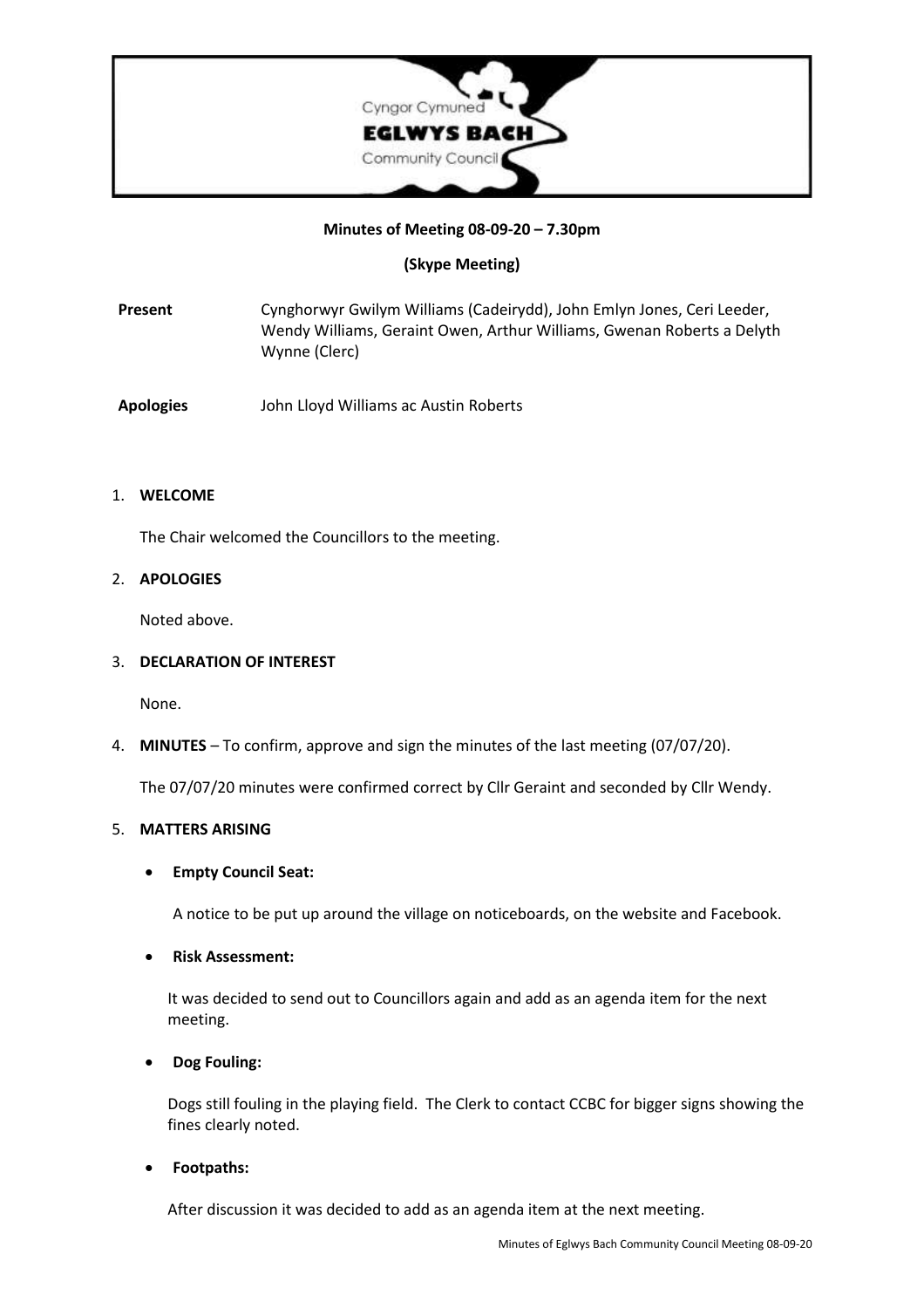

#### • **Tree in the Cemetery:**

A member of the public worried about the roots of a tree situated in a part of the cemetery which is owned by the Council.

Cllr John Lloyd to ask Keith Webber for a price to cut the tree.

### • **School Expenses – COVID-19:**

Following a discussion it was decided to give a sum of money to the school towards these costs. Cllr Geraint suggested £150, seconded by Cllr Arthur, all councillors agreed.

Cllr John Emlyn to discuss with the school's headteacher to see what support they need for the future.

### 6. **PLANNING**

• Reference: 0/47462 Applicant: Professor C Williams Proposal: Proposed extension and internal alterations Location: Drovers Cottage, Ffordd Pennant, Eglwysbach LL28 5UN

No objection but a bat report needs to be completed.

• Reference: 0/47600 Applicant: Bethan Jones Proposal: Construct a timber frame dwelling, 2 - 3 bedrooms of passive house standard on vacant land Location: 36 Heol Carrog, Eglwysbach LL28 5AQ

Has been withdrawn.

## 7. **FINANCIAL REPORT**

Current - £4,313.16 (need to pay £36.00 Aberconwy Hall) Burial - £245.20 Deposit - £2,078.11

#### **Online payments:**

**Current:**

• Delyth Wynne (Clerk) - £200.00 (paid 01/09/20).

**Burial:**

• Arwel Williams (grass cutting) - £345.00 (paid 28/08/20 after discussion with the Chair 28/08/20).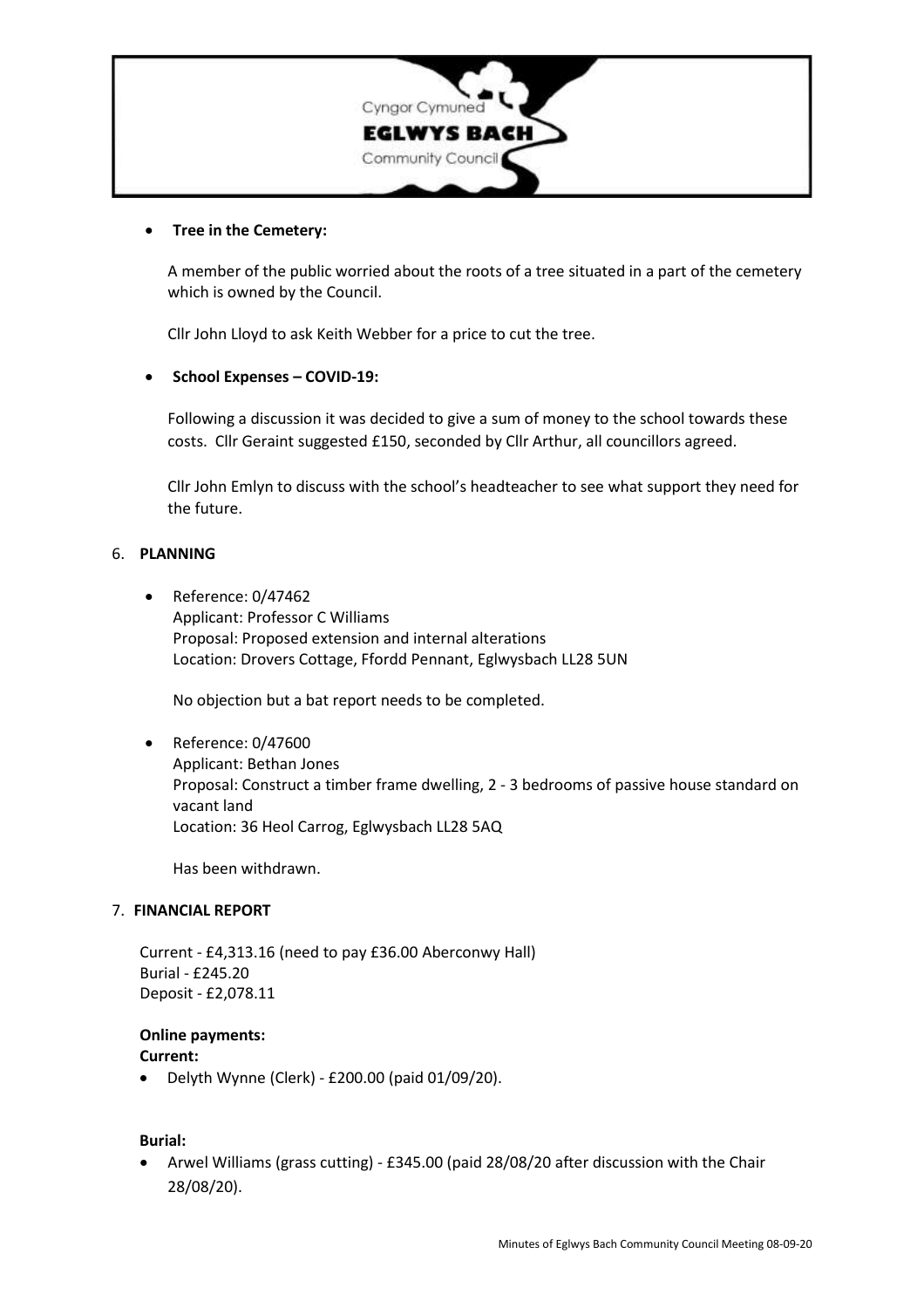

The Clerk transferred £500 from the current account to the burial account after discussion with the Chair 28/08/20.

### 8. **CORRESPONDENCE**

• **E-mail: CCBC - Sport Wales Be Active Fund - Prepare & Protect:**

Noted as information.

• **E-mail: CCBC - ROBUST Rural Vision Survey:**

Cllr John Emlyn to complete.

• **E-mail: CCBC - Reopening of Community Centres:**

Noted as information.

• **E-mail: CCBC - Funding for bus shelter cleaning and social distancing measures across Conwy County:**

The Clerk to reply with the following information: Y Graig – stone shelter Middle of the Village – stone shelter Hen Efail – stone shelter Ffordd Gyffylog – metal shelter

• **E-mail: One Voice Wales - Re-opening outdoor playgrounds and play areas for children; coronavirus (COVID-19) guidance:**

Noted as information.

• **E-Mail: Robin Millar MP – Aberconwy – meeting attendance**:

The Clerk to reply. Postpone a meeting until the restrictions are lifted and a meeting is able to be held in the hall with members of the community.

### • **E-mail: Transport for Wales - Conwy Valley line:**

Noted as information.

### 9. **ANY OTHER BUSINESS**

- Skip the Clerk to order a skip and inform Cllr Ceri for advertising;
- 2019/20 Audit arrange a meeting before the end of September if possible;
- The river behind the Efail towards Henblas has a lot of plant growth behind the houses;
- Correspondence from a member of the community discuss at the next meeting;
- The bike mounds in the playing field have eroded. The Clerk to contact the Playing Fields Officer to ask them to meet with a Councillor to see what needs to be done;